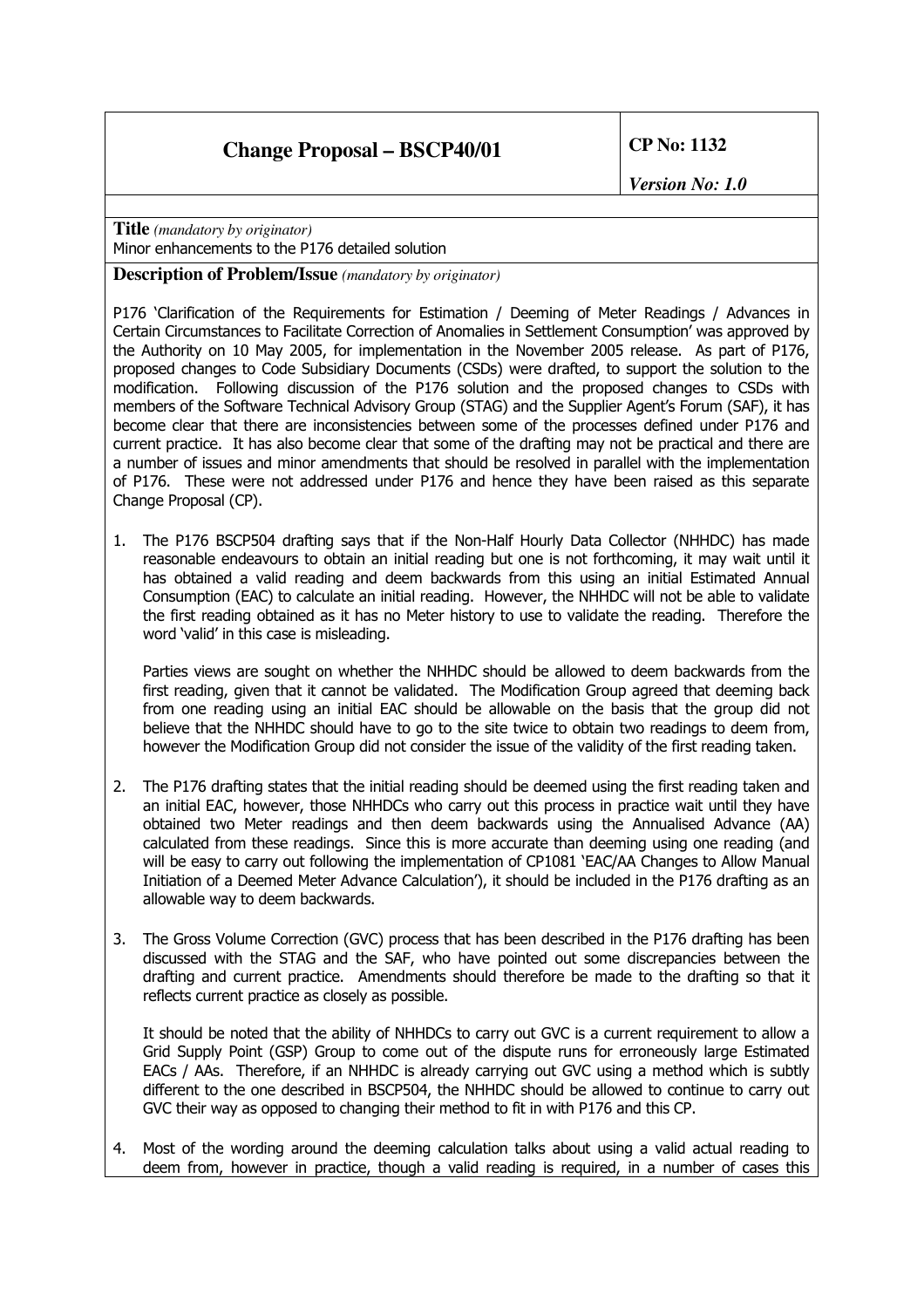|  | <b>Change Proposal - BSCP40/01</b> |
|--|------------------------------------|
|  |                                    |

*Version No: 1.0*

reading could have itself been deemed, i.e. a deemed reading can be calculated using a reading that has itself been deemed. The P176 drafting should make this clear.

5. The P176 BSCP504 drafting states that the NHHDC requests the Meter reading history at SSD+8 if they have not already received it. Where the Meter reading history is subsequently provided, the NHHDC is required to use it to deem a change of Supplier (CoS) reading, however, the NHHDC may already have collected or been provided a CoS reading which they could not validate previously as they did not have the Meter reading history. In this scenario, the Meter reading history should be used to validate the CoS reading that the NHHDC already has. If this reading is valid, it should be used as the CoS reading. Only where there is no valid reading should deeming be allowable.

**Proposed Solution(s)** *(mandatory by originator)*

The following amendments to the P176 solution should be made. Note that references are taken from the proposed changes for BSCP504 developed as part of P176 (the P176 BSCP504 drafting) which were issued to the Authority in Annex 2 of the P176 Modification Report (Plain English Drafting and suggested supporting changes to PSL120 'Party Service Line for Non-Half Hourly Data Collection' and BSCP504 'Non-Half Hourly Data Collection for SVA Metering Systems Registered in SMRS').

1. Respondents to the Impact Assessment are asked to comment on whether deeming backwards from one reading and an initial EAC should be allowable, given that the reading to be deemed backwards from will not have been validated.

If responses agree that deeming backwards from one reading and an initial EAC should be allowable, then the word 'valid' should be removed from section 4.5 of the P176 BSCP504 drafting in these scenarios.

If responses agree that deeming backwards from one reading and an initial EAC should not be allowed, these scenarios should be removed from section 4.5 of the P176 BSCP504 drafting.

- 2. The ability to deem backwards using an AA calculated from the first two readings taken by the NHHDC should be added to section 4.5 of the P176 BSCP504 drafting, in all the places where it states that a reading should be deemed backwards using the first Meter reading taken and an initial EAC.
- 3. The following changes should be made to the GVC section:
	- The title of Appendix 4.x 'Gross Volume Correction' should be changed to make clear that this section is provided for guidance. A footnote could also be added to note that there are other ways to carry out the GVC process which are equally acceptable as the one described in this section;
	- Section 4.x.1 'Introduction' This section should provide guidance on how the NHHDC / Supplier would know that GVC may need to be carried out (e.g. that the EAC is above monitoring levels or reads consistency failing validation but in line with each other);
	- Section 4.x.2 'Definitions' Section 4.x.6 'Establishing the Current Final Reconciliation Run Settlement Dates' should be merged with Section 4.x.2, and instead of the use of the term 'Current Final Reconciliation Run', the concept of the RF window should be introduced. This would be a window of time, just prior to RF being carried out in which an Error Freezing reading should be deemed. It is proposed that this window should be between 5 Working Days (WDs) and 20 WDs prior to the RF run that is to be carried out at the Supplier Volume Allocation Agent. The RF window should be defined in its own right within the definitions, and 'current RF' should be replaced with RF window in the definition of the 'Error Freezing reading'.
	- Section 4.x.2 'Definitions' Crystallised Periods should be made singular.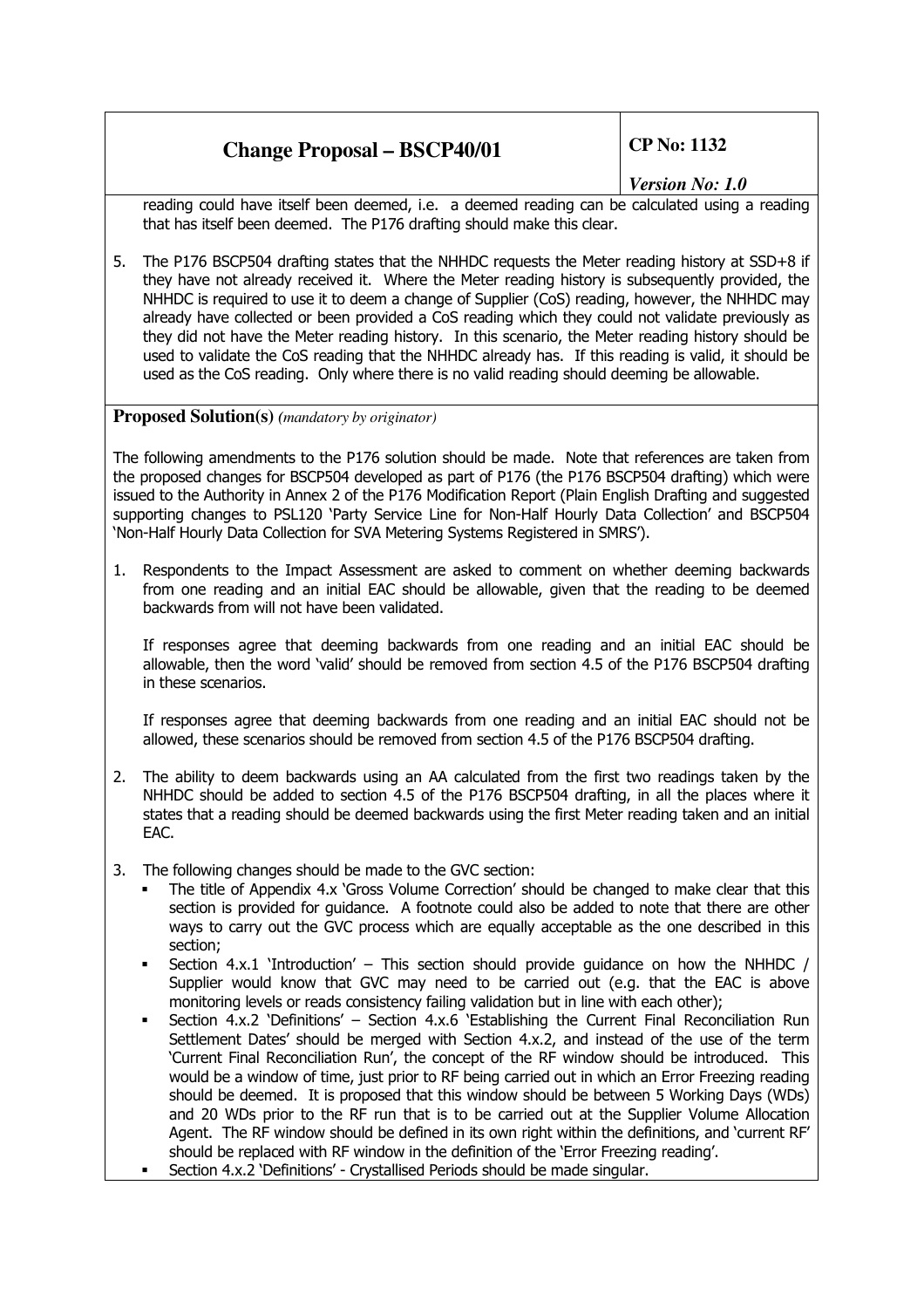### *Version No: 1.0*

- Section  $4.x.3$  'Use of GVC' This section should make clear who has the responsibility for invoking the GVC process (i.e. the Supplier) and that this process is optional for the Supplier (although if the Supplier requests that the NHHDC carried out GVC, then the NHHDC must carry it out). The phrase 'requested by the Supplier' used here and in 3.4.x.1 should be changed to 'agreed with the Supplier'; and
- The text in the diagram associated with 4.x.4.1 stating 'at least 2 months prior to the current RF' is misleading and should be replaced with 'at least 60 WD after the date of the error freezing reading'.

A subset of the STAG walked thought the GVC processes described in section 4.x.4 'Gross Volume Correction Process' to highlight any discrepancies with current practice. They determined that some changes were required as follows:

- The two processes described should be merged as there will generally be a valid Actual Meter register reading (A1) which has crystallised and a valid Meter reading (A2) in the fluid period.
- The process steps should be in the following order:  $4x.4.2.2$ ,  $4x.4.1.4$ ,  $4x.1.4.1$ ,  $4x.4.1.3$ , 4.x.4.1.5, and some extra steps and changes to the wording should be made, i.e. the process would look as follows:

| <b>New Ref</b>                | <b>Old Ref</b>   | <b>Action</b>                                                                                                                                                                                                                                                                                                                                                                                                      |  |
|-------------------------------|------------------|--------------------------------------------------------------------------------------------------------------------------------------------------------------------------------------------------------------------------------------------------------------------------------------------------------------------------------------------------------------------------------------------------------------------|--|
|                               |                  |                                                                                                                                                                                                                                                                                                                                                                                                                    |  |
|                               |                  |                                                                                                                                                                                                                                                                                                                                                                                                                    |  |
| $4 \times 4.1.1$              | $4 \times 4.1.2$ | A Deemed Meter Reading, D1, should be calculated at in the<br>eurrent RF window to freeze the error that has already<br>crystallised. This shall be calculated using the actual, valid Meter<br>register reading, A1 and the erroneous EAC / AA(s) for the<br>Deemed Meter Advance Period starting on the date that the<br>realistic reading A1 was obtained and ending on the date for                            |  |
| 4.x.4.1.2                     | $4 \times 4.1.4$ | If there are any invalid Meter readings in the fluid period, these<br>should be withdrawn.                                                                                                                                                                                                                                                                                                                         |  |
| Optional<br>step<br>4.x.4.1.3 | <b>None</b>      | Calculate an AA between A1 and A2. Use this to deem a<br>correcting read (D <sub>new</sub> ) at least 60 WDs after the error freezing<br>read. The Deemed Meter Advance Period starts on the date of A2<br>and ends on the Date of D <sub>new.</sub>                                                                                                                                                               |  |
| 4.x.4.1.4                     | 4.x.4.1.1        | If there is no valid Actual reading (A2) in the fluid period, a<br>realistic reading, D2, should be generated in the fluid period, for a<br>Settlement Date at least 60 WDs after the date of the error<br>freezing reading two months after that which is currently going<br>through RF (and ideally as longer where possible). This should be<br>a Deemed Meter Reading (created from the previous actual, valid |  |
| 4.x.4.1.5                     | 4.x.4.1.3        | An AA should be calculated between either D1 and D <sub>new</sub> or D1 and<br>A2 or D1 and D2. and D1 (This will be a compensatory AA to<br>compensate in the fluid period for the error that has already<br>erystallised).                                                                                                                                                                                       |  |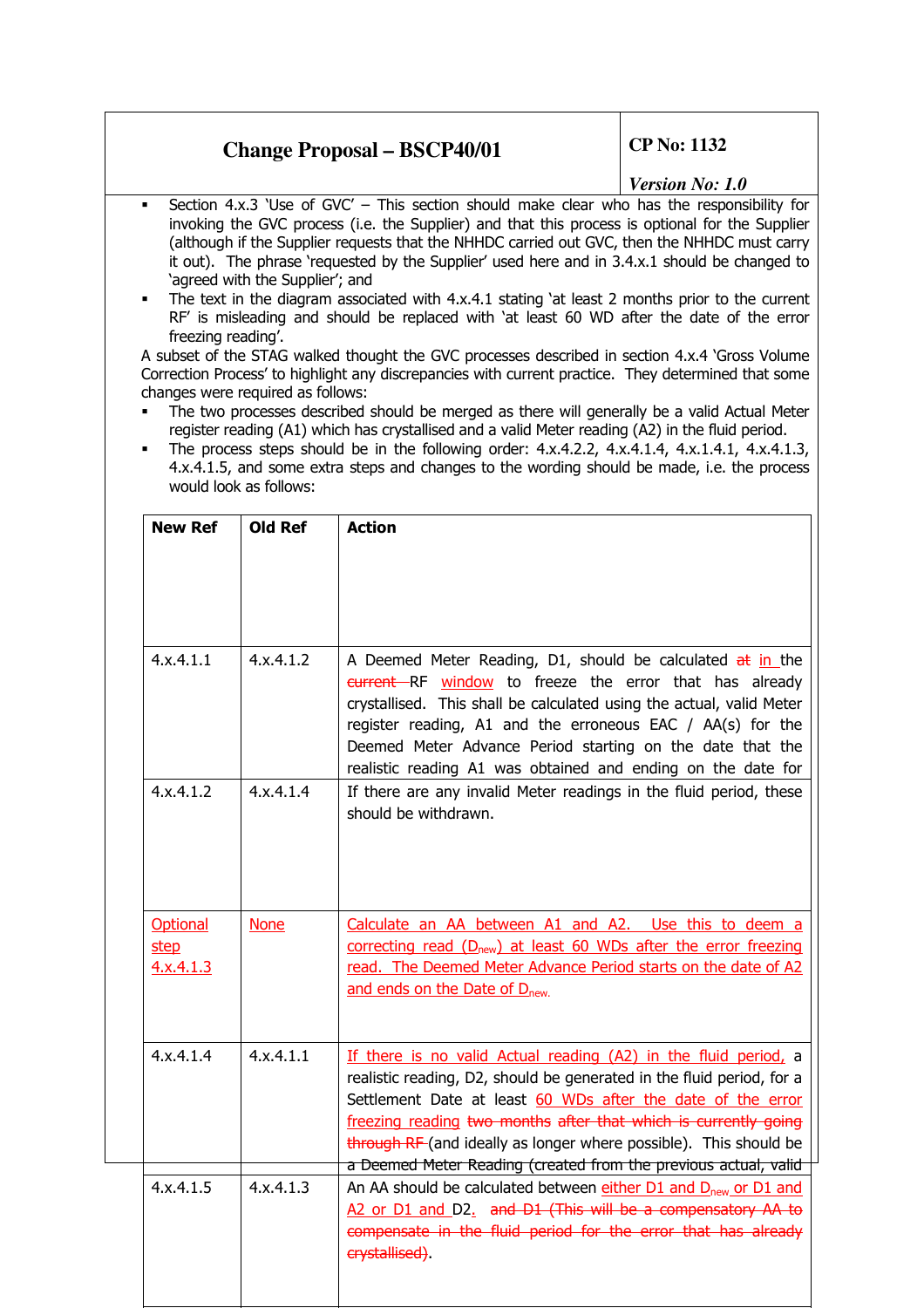| <b>Change Proposal - BSCP40/01</b>                                                                                                                                                                                                                                                                                                                                                                                                                                                                                                                                                                                                                                                                                          |                                                                                                                                                                                                                                                                                                                                                                                       | <b>CP No: 1132</b>     |  |  |
|-----------------------------------------------------------------------------------------------------------------------------------------------------------------------------------------------------------------------------------------------------------------------------------------------------------------------------------------------------------------------------------------------------------------------------------------------------------------------------------------------------------------------------------------------------------------------------------------------------------------------------------------------------------------------------------------------------------------------------|---------------------------------------------------------------------------------------------------------------------------------------------------------------------------------------------------------------------------------------------------------------------------------------------------------------------------------------------------------------------------------------|------------------------|--|--|
|                                                                                                                                                                                                                                                                                                                                                                                                                                                                                                                                                                                                                                                                                                                             |                                                                                                                                                                                                                                                                                                                                                                                       | <b>Version No: 1.0</b> |  |  |
| 4.x.4.1.6<br>4.x.4.1.5                                                                                                                                                                                                                                                                                                                                                                                                                                                                                                                                                                                                                                                                                                      | If necessary (i.e. if the deeming process has created a forward<br>EAC that is inconsistent with normal generation or demand for<br>that Metering System), the EAC going forwards from $A2$ , $(D2)$ or<br>$Dnew$ - should be replaced with a realistic EAC (i.e. an EAC that has<br>been based on a previous valid AA or, if none are available, an<br>initial (class average) EAC). |                        |  |  |
| Section 4.x.4.1 - Corresponding changes should also be made to the diagram to reflect the<br>changes to the text. The diagram should be split into a number of diagrams showing each (or a<br>few) steps to make the process clearer; and<br>Section $4.x.5 - A$ clarification around the text stating that 'The process for disputing a change of<br>Supplier reading should be followed, if appropriate', should be added to note that it may be<br>appropriate to dispute the CoS reading where the CoS is within 12 months of the current<br>Settlement Date, and the error identified by carrying out GVC is over the threshold for disputing<br>a CoS reading.                                                        |                                                                                                                                                                                                                                                                                                                                                                                       |                        |  |  |
| Since a deemed reading can be calculated from a reading which has itself been deemed, i.e. an<br>4.<br>actual reading is not required for the deeming calculation, where the phrase 'valid actual reading' is<br>used in section 4.5 of the P176 BSCP504 drafting, the word 'actual' should be deleted.                                                                                                                                                                                                                                                                                                                                                                                                                     |                                                                                                                                                                                                                                                                                                                                                                                       |                        |  |  |
| The P176 BSCP504 drafting, section 4.5.2 (a) states that the NHHDC requests the Meter reading<br>5.<br>history at SSD+8 if they have not already received it. Where the Meter reading history is<br>subsequently provided, the NHHDC is required to use it to deem a CoS reading, however, the<br>NHHDC may already have collected or been provided a CoS reading which they could not validate<br>previously as they did not have the Meter reading history. In this scenario, the Meter reading<br>history should be used to validate the CoS reading that the NHHDC already has. If this reading is<br>valid, it should be used as the CoS reading. Only where there is no valid reading should deeming<br>be allowable. |                                                                                                                                                                                                                                                                                                                                                                                       |                        |  |  |
| <b>Justification for Change</b> (mandatory by originator)                                                                                                                                                                                                                                                                                                                                                                                                                                                                                                                                                                                                                                                                   |                                                                                                                                                                                                                                                                                                                                                                                       |                        |  |  |
| These changes will ensure that the solution to P176, when implemented, is complete and not suffering<br>from minor inconsistencies with current practice that would require agents to change systems or<br>processes for no good reason or lead to the production of audit issues, which would necessitate further<br>CPs to be raised to clarify the requirements.                                                                                                                                                                                                                                                                                                                                                         |                                                                                                                                                                                                                                                                                                                                                                                       |                        |  |  |
| Is the Change being proposed a Housekeeping Change? (optional by originator)                                                                                                                                                                                                                                                                                                                                                                                                                                                                                                                                                                                                                                                |                                                                                                                                                                                                                                                                                                                                                                                       |                        |  |  |
| No                                                                                                                                                                                                                                                                                                                                                                                                                                                                                                                                                                                                                                                                                                                          |                                                                                                                                                                                                                                                                                                                                                                                       |                        |  |  |
| <b>Configurable Items Potentially Affected by Proposed Solution(s) (optional by originator)</b>                                                                                                                                                                                                                                                                                                                                                                                                                                                                                                                                                                                                                             |                                                                                                                                                                                                                                                                                                                                                                                       |                        |  |  |
| BSCP504 'Non-Half hourly Data Collection for SVA Metering Systems Registered in SMRS'<br>Impact on Core Industry Documents or System Operator-Transmission Owner Code<br>(optional by originator)                                                                                                                                                                                                                                                                                                                                                                                                                                                                                                                           |                                                                                                                                                                                                                                                                                                                                                                                       |                        |  |  |
| None                                                                                                                                                                                                                                                                                                                                                                                                                                                                                                                                                                                                                                                                                                                        |                                                                                                                                                                                                                                                                                                                                                                                       |                        |  |  |